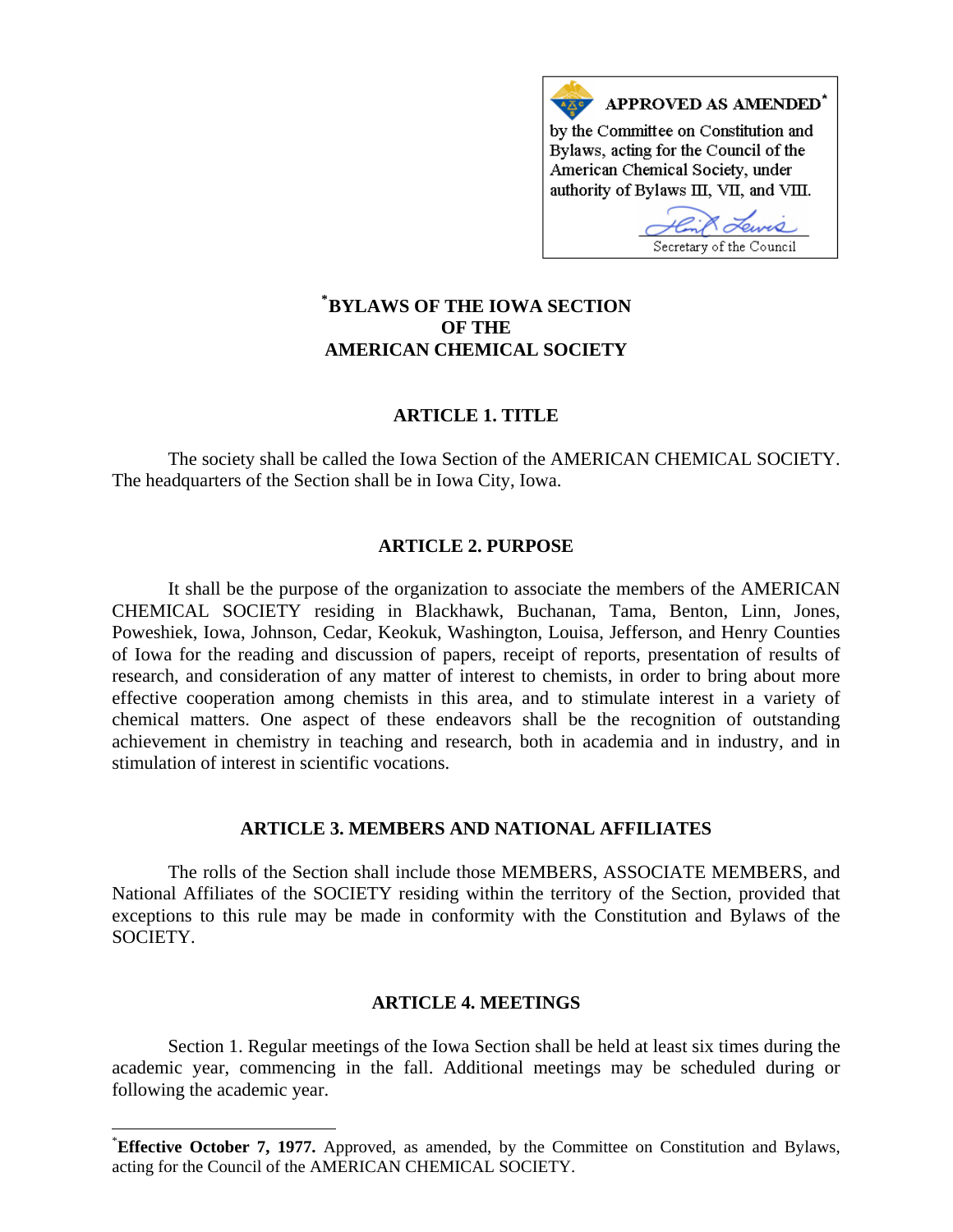Section 2. Special meetings may be called at any time by the Executive Committee provided that adequate advance notification be given the members of the Section, and that no regular election of officers be carried out at a special meeting.

### **ARTICLE 5. QUORUM**

For the election of officers or the transaction of other business of the Section, twenty members of the Section shall constitute a quorum.

## **ARTICLE 6. OFFICERS AND THEIR DUTIES**

Section 1. The officers of the Section shall be: Chair, Chair-Elect, Secretary, Treasurer, Councilor, and Alternate Councilor. If the Iowa Section should become eligible under national SOCIETY Bylaws for additional Council representation, additional Councilor(s) and Alternate Councilor(s) shall be elected.

Section 2. The Chair shall preside at meetings of the Section and shall serve as Chair of the Executive Committee. The Chair shall (with the exceptions and qualifications hereafter specified) appoint standing committees in accord with these bylaws, and the Chair may appoint other committees as he may deem appropriate.

Section 3. The Chair-Elect shall serve as Chair of the Program Committee and shall preside at meetings of the Section and of the Executive Committee in the absence of the Chair.

Section 4. The Secretary shall perform the duties usually assigned to this office by its title, including notification of the membership concerning business to be transacted at meetings of the Section.

Section 5. The Treasurer shall be the financial officer of the Section, and as such shall maintain financial records of the Section. The Treasurer shall be the custodian of the funds of the Section, and shall disburse them on the order of the Chair. The Treasurer shall report the condition of the Section treasury to the Executive Committee and to the national Treasurer of the AMERICAN CHEMICAL SOCIETY in December of each year, and shall furnish all other financial information required by the national SOCIETY.

Section 6. The Councilor shall act in an advisory capacity and shall represent the Iowa Section at national meetings of the Council. The Councilor shall report back to the Iowa Section on matters of Council business of interest and/or concern to the membership of the Section, and shall serve as liaison between the Section and the Council. If a Councilor is unable to attend any Council meeting, that Councilor shall notify the Section Chair so that an Alternate Councilor may be certified as the representative of the Section for that meeting.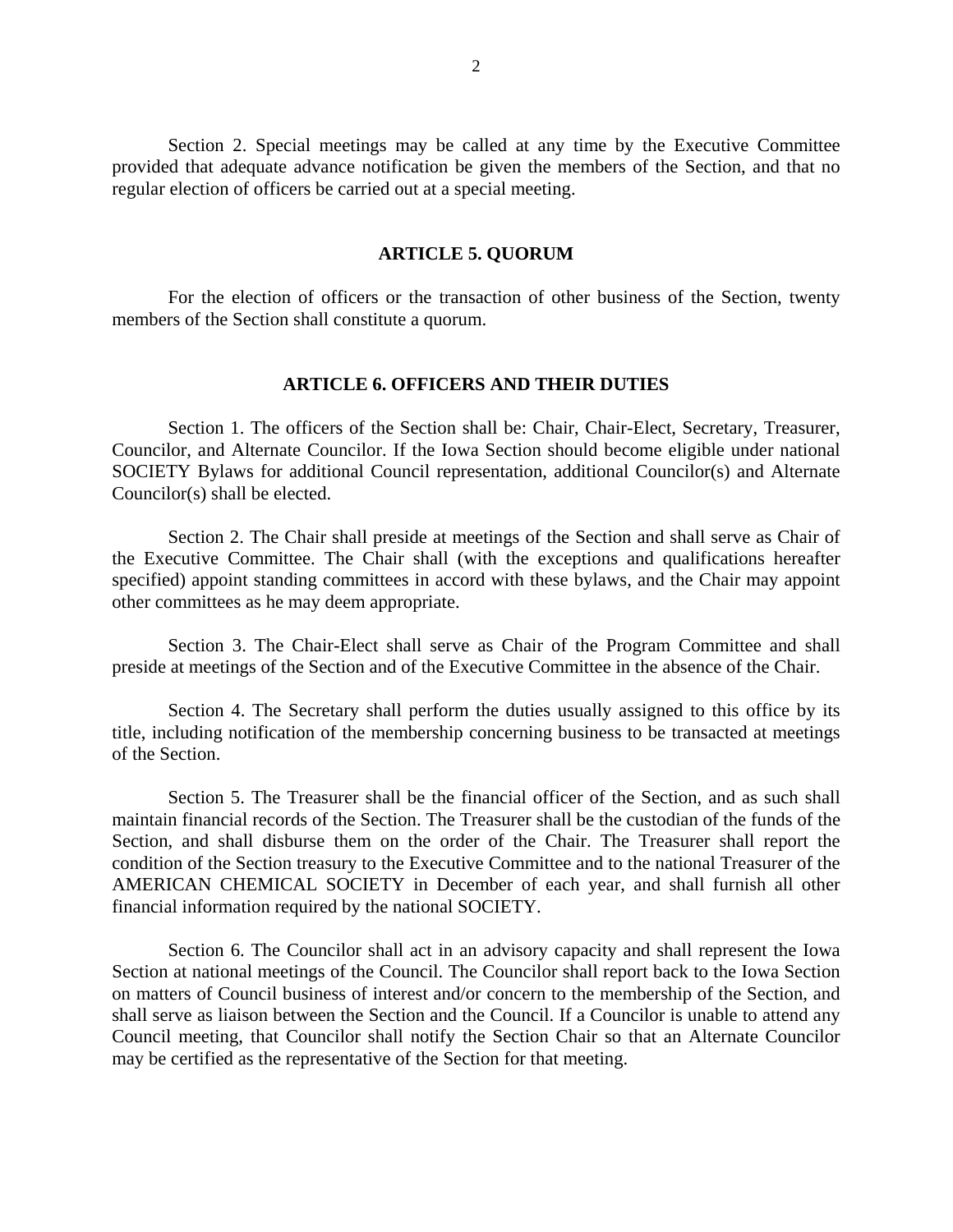Section 7. An Alternate Councilor shall represent the Section in Council meetings when a Councilor is unable to be present.

#### **ARTICLE 7. STANDING COMMITTEES**

Section 1. The Executive Committee shall consist of the officers of the Section and the Immediate Past Chair of the Section. This Committee shall carry the prime responsibility for leadership in the conduct of all aspects of the business of the Section and in future planning, and shall act as an advisory body to the Chair of the Section.

Section 2. The Program Committee shall consist of the Chair-Elect who shall be Chair of this Committee, together with two other members, appointed for staggered two-year terms. This Committee shall plan, establish, and organize regular and special programs for the Section; it shall invite speakers and select dates for programs.

Section 3. The Education Committee shall be responsible for planning and implementation of programs to encourage and recognize excellence in secondary school chemistry teaching and to encourage student interest in chemistry. It shall also promote activities of interest to college chemistry students in the area, primarily through cooperation with chapters of Student Affiliates.

Section 4. The Member Education Committee shall ascertain the need for and interest in educational programs for Section members, and shall be responsible for programs aimed at meeting these needs.

Section 5. The Iowa Award Committee shall consist of six members to be appointed by the Section Chair, with the advice and consent of the Executive Committee. The Iowa Award Committee shall elect its Chair from its membership. Members of the Committee shall be appointed for staggered two-year terms. No member may be appointed to succeed himself. This Committee shall be responsible each year for publicizing the Award among all AMERICAN CHEMICAL SOCIETY members in Iowa, and soliciting their nominations for the Award after the first day of January. The Committee shall select a nominee for recipient of the Award and shall report its nomination to the Executive Committee for its appropriate action.

Section 6. The Nominating Committee shall be appointed by the Chair of the Section, with the advice and consent of the Executive Committee. The Nominating Committee shall consist of three members, including the Chair of the Committee, who shall be designated by the Section Chair, with the advice and consent of the Executive Committee. The Nominating Committee shall be responsible for the proper assembly of a slate of nominees for offices in the Section, as outlined in these bylaws, and shall report this slate to the membership of the Section in accord with the bylaws.

### **ARTICLE 8. ELECTION OF OFFICERS**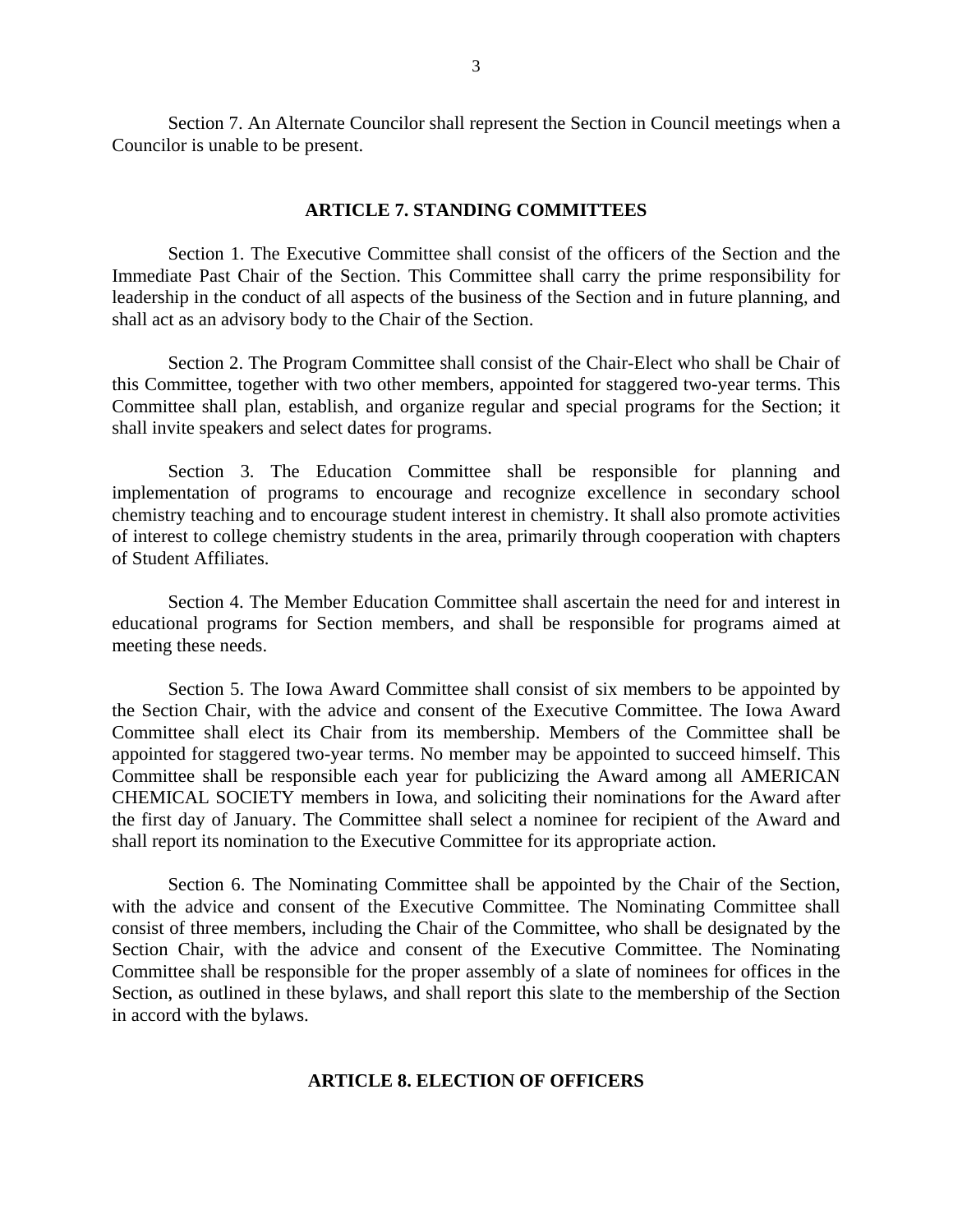Section 1. The Chair and Chair-Elect shall serve one-year terms. The Chair-Elect shall succeed to the office of Chair the year following service as Chair-Elect. The Secretary and Treasurer shall be elected for staggered two-year terms. The Councilor(s) and Alternate Councilor(s) shall be elected for three-year terms and both shall be eligible to succeed themselves.

Section 2. The election procedure shall be as follows:

(a) The Nominating Committee shall present at the October meeting of the Section a slate of nominees for the offices listed in Section 1 of this article. Nominations for Secretary, Treasurer, Councilor(s), and Alternate Councilor(s) shall be made only in years at the end of which occupant(s) of these offices are scheduled to retire.

(b) Additional nominations may be made from the floor by members of the Section at the October meeting, provided that nominators have procured written consent from such individual(s) to be nominated. However, no member may be a candidate for more than one office in any single election, nor shall any officer whose term of office is continuing be nominated for an additional office.

(c) The Secretary shall prepare a ballot containing the names of all nominees. This ballot, together with a suitable envelope, shall be mailed to all members of the Section, so as to reach them at least two weeks in advance of the November meeting. The marked ballot must then be placed by the voting member into the envelope provided, which must be unsigned. This envelope shall be placed into a second envelope, which must bear the signature of the member, and may be mailed to the Secretary so as to reach him before the November meeting; or, sealed, unsigned ballot envelope, enclosed in a second envelope bearing the signature of the member, may be delivered to the Secretary at the November meeting. The Secretary shall verify the signatures on the outer envelopes against the official membership list. The inner envelopes of all members in good standing shall then be presented unopened to a Committee of Tellers appointed by the Section Chair. This Committee shall count the ballots, determine the election of each officer on the basis of a majority of the votes cast, and report the results to the Chair for announcement to the membership. If no candidate for a given office receives a majority of the votes cast, the members present at the November meeting shall decide the election by a secret ballot, choosing between the two candidates receiving the highest number of votes.

(d) The elected officers shall assume their respective offices and responsibilities on January first following their election, and shall serve until their successors take office.

(e) If the Chairship of the Section should become vacant during the year, the Chair-Elect shall become Chair for the remainder of the term and shall succeed to the Chairship the following year.

(f) An Alternate Councilor shall succeed to the office of Councilor if this post should become vacant.

(g) If a vacancy should occur in the office of Chair-Elect, Secretary, or Treasurer, the Executive Committee shall appoint a successor for the remainder of the term of office. Such an